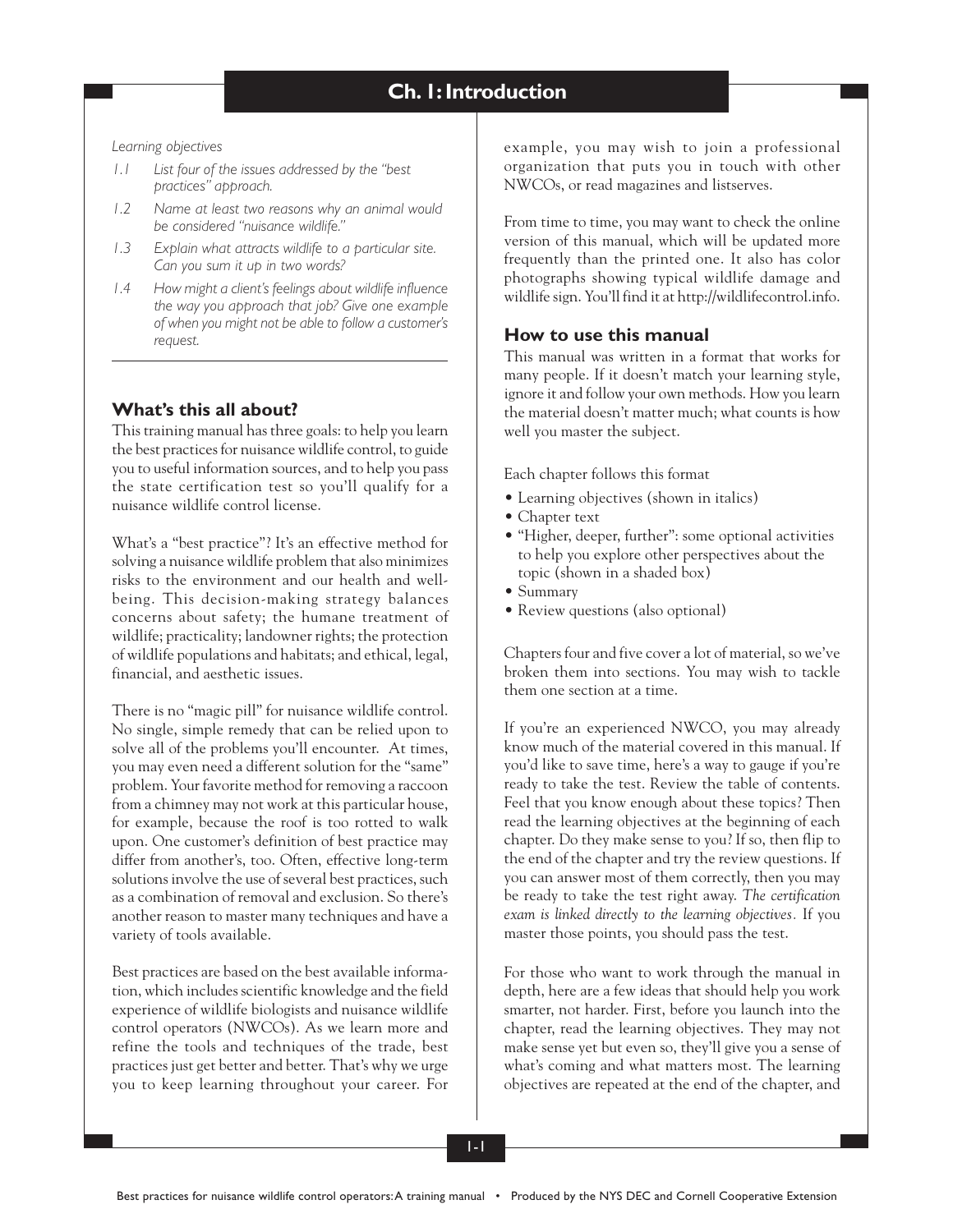by then you should understand them. If you stumble over one, re-read that section of the manual. If there's a term you don't know, check the glossary (Appendix A). When you're done reading the chapter, answer the review questions, which will help you decide if you mastered the material.

This manual is meant to be useful after you've passed your exam, too. The appendices include species accounts. Each account summarizes basic biological facts and control techniques for that species and was written specifically with NWCOs in mind, to answer questions that other sources don't address. Use them with your favorite field guides and other materials. You'll also find lists of equipment suppliers, professional organizations, government agencies, and resources such as websites, trade magazines, conferences, books, videos, and other materials.

# **The DEC, wildlife, and you**

Wildlife belongs to all New Yorkers—that's the law. The Department of Environmental Conservation (DEC) is the steward of this resource. The DEC has five major goals for its wildlife programs: "1)to ensure that New York's wildlife populations are managed to meet all the demands placed upon them; 2) satisfy public requests for information about wildlife, its conservation, use, and enjoyment; 3) provide sustainable uses of New York's wildlife; 4) minimize the damage and nuisance caused by wildlife and wildlife users; and 5) foster and maintain an organization that efficiently and effectively achieves our goals."

Where do NWCOs fit in? In the past, government agencies and Cooperative Extension staff handled most wildlife complaints. But the demand for these services grew at a phenomenal rate, far outstripping the agencies' abilities to respond. NWCOs met the need. From the mid-eighties to the mid-nineties, the industry grew over 300% in New York, according to Cornell researchers. Now, many nuisance wildlife complaints are handled by NWCOs.

That doesn't mean you work for the government. You don't work for the DEC; you're a private businessperson. Still, this is an important partnership. And because the DEC licenses all NWCOs in New York, your actions reflect on the agency.

Other people are also critical to the DEC's efforts to manage wildlife, including hunters, trappers, and wildlife rehabilitators. Game species are managed primarily through hunting and trapping. Annual, regulated harvests are one of the most practical ways to manage wildlife populations and prevent conflicts with people.

Wildlife rehabilitators rescue and care for orphaned, sick, or injured animals, hoping to release them back into the wild. (Some rehabbers donate their time and pay for their supplies, while others run nonprofit organizations to support the effort.) Wildlife rehabilitators provide an important supplement to the DEC's efforts, which are generally focused on the health of populations, not individual animals. Without these volunteers, the DEC might need to divert resources that are needed elsewhere.

Nuisance wildlife control operators, trappers, hunters, and wildlife rehabilitators all deal with the DEC, mostly through its Bureau of Wildlife. Each group is heavily regulated but different laws apply. For example, wildlife rehabilitators are not allowed to charge for their services, while NWCOs are.

There are natural connections between these groups, especially because some people belong to more than one of them. Many people who belong to these different groups care deeply about wildlife and work for its conservation.

The public also takes great interest in the treatment of wildlife, according to many surveys, but opinions vary dramatically. For example, some people may be opposed to regulated harvests on principle and may never have considered how these harvests help to prevent wildlife conflicts. The public doesn't necessarily appreciate the contributions of trappers, hunters, NWCOs, or rehabbers. Especially in urban areas, you may be the first—or only—"wildlife person" your customer ever meets. It's something to think about. Some people assume that anyone holding a trap is a trapper, or that everyone who uses a firearm is a hunter, so whether or not you intend it, your actions may reflect on many others. What you do today could influence what you are allowed to do in the future.

There's another way that NWCOs, in their daily work, contribute to statewide efforts to manage wildlife. After suffering damage or a nuisance situation created by wildlife, some people may become hostile to the presence of wildlife and may no longer want to support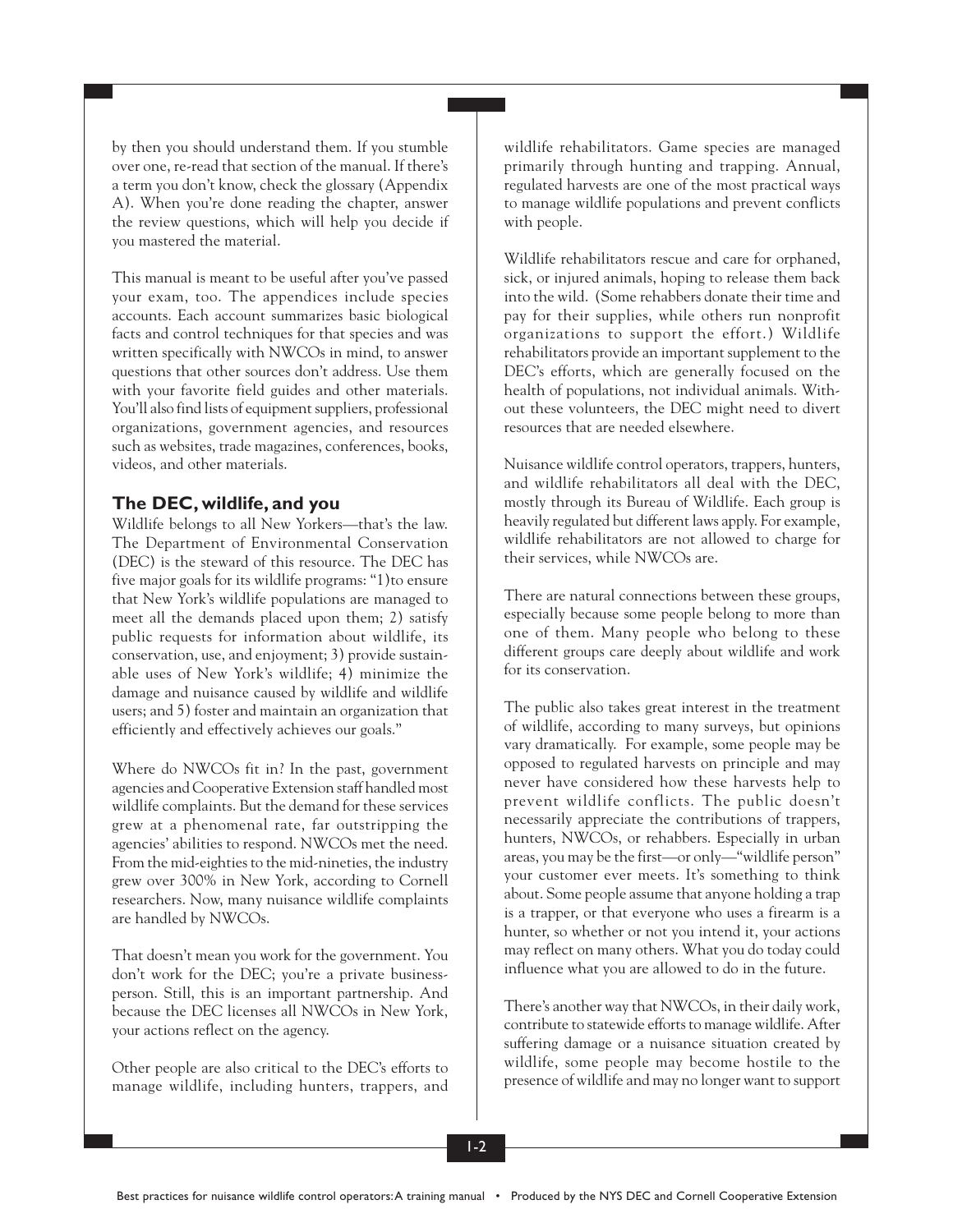habitat protection efforts. For them, wildlife has lost much of its value. By solving wildlife conflicts, NWCOs can help maintain public support for wildlife and habitat protection.

## **Why them? Why** *me?*

Most wild animals just mind their own business and never cause a conflict with people. In fact, many people deeply enjoy their interactions with wildlife. This manual focuses on those wildlife species that are more likely to come into conflict with people. In the Northeast, this includes about three dozen species out of hundreds of species of mammals, birds, and reptiles (listed in the table of contents and App. B and C).

When does a wild animal become a nuisance? Are certain species always nuisances while others never

#### **Setting a trap doesn't make you a "trapper"**

NWCOs and fur trappers use some of the same equipment but there are important distinctions between these groups. Both are forms of regulated trapping but different laws apply. NWCO work isn't restricted by trapping seasons. However, NWCOs can't use or sell the fur of the nuisance animals they've trapped—unless that species is in season and the NWCO also has a trapping license.

Trapping is *a* tool for NWCOs, not "the" tool. Just look in the truck! Sure, there are traps, but you could also find catchpoles, hardware cloth, checkvalves, expanding foam sealant, and chimney caps. That's because NWCOs are there to fix a problem. To do this, they'll probably trap animals, but not always; they might repel or exclude the animals.

NWCOs use cage traps much of the time, while fur trappers most often use foothold or body-gripping traps. What they hope to capture differs, too. They usually target different species and fur trappers don't deal with birds or snakes at all. There are only a few species that both groups might handle, such as raccoons, skunks, beaver, and muskrat.

One of the easiest differences to spot is location. Most NWCOs work in urban or suburban areas and often set traps inside a building or on the roof. Fur trappers usually trap in rural areas and more natural habitats.

qualify? There's no universal answer because people react differently to wildlife. Consider a huge population of Canada geese in a city park. Their droppings foul lawns and ball fields. Some people are concerned about catching diseases from the birds; others feel they've been deprived of the use of the park because it's disgusting. One group may seek a strategy for controlling the goose population but another may be feeding the birds during lunch breaks. They enjoy this daily contact with nature and may react angrily to any attempt to remove the geese. Who decides what to do?

In New York, landowners have the right to decide whether or not a particular animal is a nuisance, although for some species, the law does set standards. (See chapter three and the "legal status" section of the species accounts in Appendices B, C for details.) If public health or safety is threatened, a public official may also act. That's the law. But it doesn't mean that if someone has (in your humble opinion) overreacted, you can't talk to them and try to help them see the situation in a different way. We hope you will.

For most people, "nuisance wildlife" means an animal is destructive or menacing. The animal may be damaging property such as buildings, crops, pets, livestock, gardens, or public parks. Wildlife may threaten human health or safety by spreading diseases; through direct attacks; or accidentally, because of collisions with cars, airplanes, or trains.

According to a 2001 report by the U.S. General Accounting Office, collisions between deer and cars cause over \$1 billion of damage each year. Worldwide, another billion is lost each year due to birds colliding with airplanes. Beavers, woodchucks, squirrels, and other species cause additional millions of dollars of damage to roads, bridges, dams, and electrical utilities. Estimates for the damage to U.S. agriculture range from \$600 million to over \$1 billion annually, with over half of all farmers and ranchers experiencing some type of wildlife-related damage each year. (From "Wildlife Services Program, Information on Activities to Manage Wildlife Damage," GAO-02-138.)

Some nuisance species may even threaten the survival of other wildlife, or destroy their habitats. That's a signficiant concern in areas with endangered or threatened species. One of the most dramatic examples of this happened in Guam, when the brown tree snake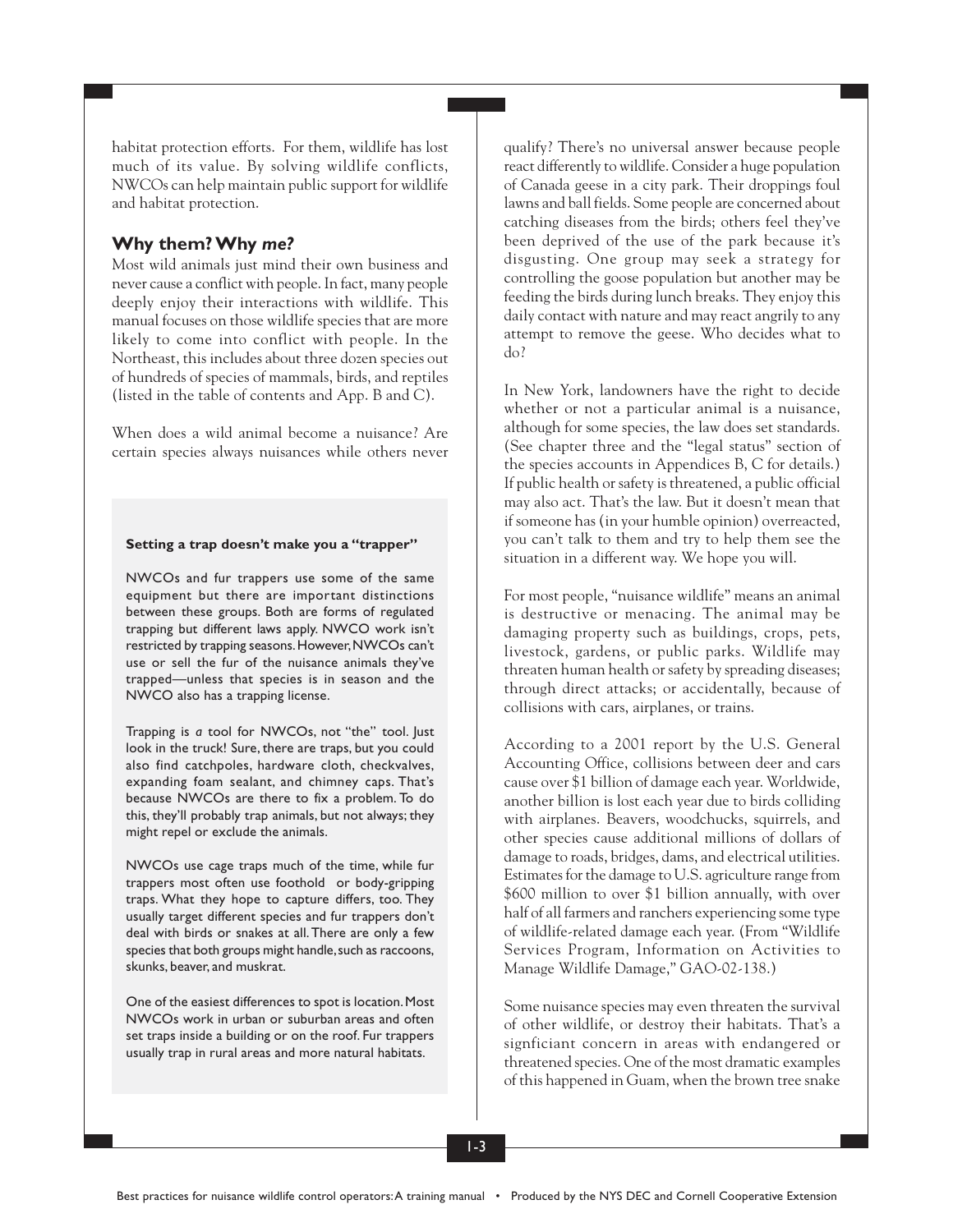

**NWCOs solve mysteries.** Sometimes the problem is obvious, such as the raccoon in the bedroom. The nest in the attic fan poses a fire hazard (blades can't move so motor overheats), but there are also young squirrels in the nest. See the mothballs in the damaged gutter? That's a clue to a failed control attempt. Investigation is the first step in the best practices approach.



was accidentally introduced onto the island. Studies proved that this snake eliminated ten of the island's thirteen bird species, half of its lizard species, and two of three bat species, according to The Nature Conservancy. (It has also killed many pets and bitten children.) Here in New York, researchers worry about raccoons and gulls preying on the eggs of the endangered piping plover. A disease spread by raccoons is believed to be one of the reasons why we lost all of the Allegheny wood rats in the state. Are some of our rare wildflowers disappearing because there are so many white-tailed deer eating them?

Often, species are not viewed as pests in their normal habitats but may clash with people when they enter our world. How many people worry about a skunk in the woods? Yet a skunk under the porch is an entirely different matter.

These animals aren't maliciously trying to annoy people. To a large degree, we've created this problem. People turn wild animals into "delinquents."

Many wildlife conflicts can be explained with two words: food and shelter. Provide them intentionally or accidentally, and some wild animal will probably accept the invitation. Surprised? As human development spreads, wildlife conflicts happen more frequently. The competition for natural sources of food and shelter increases, enticing some animals to seek their living in our world. At the same time, some species adapt to these new opportunities so well that their populations rise dramatically, further increasing the chance of a conflict with people.

Hunting and trapping may help reduce wildlife populations and alleviate some of these problems. However, if the damage is caused by species that aren't normally harvested, such as red squirrels, or if the problem's in an urban area, or if it's happening outside of the regular harvest season, other control methods will be necessary. That's where NWCOs fit in.

# **The other half of the business**

"Half your business is wildlife—the other half is people," advises one professional. Your success will probably depend as much on the way you talk to customers and treat other professionals as the clever ways you assess situations or modify cage traps.

As you're asking your customers questions about the job and describing the options for solving the problem, you'll probably gain a sense of your customers' values and how they want situations handled. In most cases, you'll be able to tailor your services to meet their needs, but there are two times when you can't: if doing so would violate a law, or when public health or safety is threatened. You are legally required to follow the health department's directions about what to do with captured animals (in addition to DEC rules). If the health department wants an animal killed and tested for rabies, you must do this, even if your customer requested that you use only nonlethal techniques.

That explains why you'll probably get to know some health department staff, but you're likely to interact with many other professionals on a fairly regular basis, too. Some may assist during an emergency, such as the local police and animal control officers.

Many seasoned NWCOs advise new professionals to develop networks right from the start. Win the trust and respect of your regional DEC wildlife and law enforcement staff, local police, animal control officers, health department staff, wildlife rehabilitators, veterinarians, staff at local animal shelters, town clerks, and your fellow NWCOs. You're probably aware of the practical reasons to maintain friendly relations, but this is also an excellent opportunity to market your business. Often, people don't know who to contact for help with a nuisance animal so they may turn to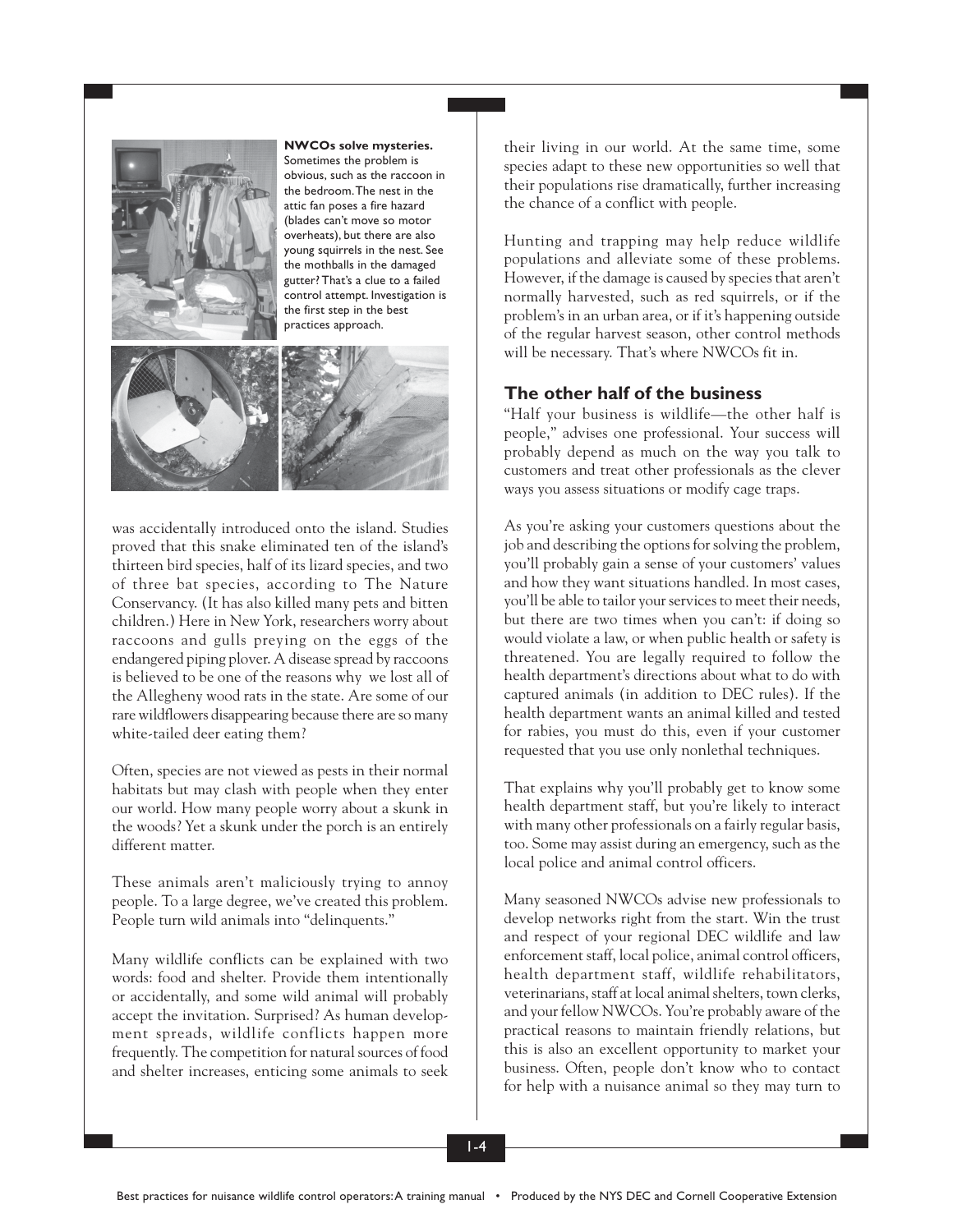any professional who works with animals or enforces laws. If you win the trust and respect of these professionals, they may refer customers to you.

Wildlife control is not a nine-to-five job, especially during the busy season. Some people refer jobs to other NWCOs when they're too busy to handle them. Or maybe you're suddenly confronted with a nine-foot long snake in someone's apartment, and you're not quite sure what it is. (Except big. Really big.) You may want to call a buddy who's more experienced with exotic species. Some NWCOs partner with construction professionals, too. Maybe you'd rather remove the bats and leave the repair work to someone else, so you're not tied up at one site for several hours.

These examples point to one aspect of professionalism: recognizing your level of technical expertise and making sure that you have the skills and knowledge needed to do a job well. There's a bit more to it, of course, and we'll highlight some of those issues in chapter six.

#### **Higher, deeper, further…**

*Optional activities to explore other perspectives about the topic.*

- Check a few websites that relate to wildlife damage management, such as the Internet Center for Wildlife Damage Management (see Appendix E).
- Review the websites of a wildlife rehabilitation group, a trapping organization, and an animal welfare organization. How do their perspectives about the control of nuisance wildlife differ from your own? Consider joining and participating in their activities.
- Develop a presentation for a local school class to explainwhat a NWCO does at work. (You don't have to actually present it, just consider how you'd describe your job to a six-year-old).
- Get to know other NWCOs. Join your state wildlife control association, or sign up for a listserve, or attend meetings and conferences.

### **Summary**

Before you answer the review questions, you may wish to think about the learning objectives:

- *1.1 List four of the issues addressed by the "best practices" approach.*
- *1.2 Name at least two reasons why an animal would be considered "nuisance wildlife."*
- *1.3 Explain what attracts wildlife to a particular site. Can you sum it up in two words?*
- *1.4 How might a client's feelings about wildlife influence the way you approach that job? Give one example of when you might not be able to follow a customer's request.*

### **Review questions**

Optional. Answering these questions should help you decide if you learned the material well enough.

- 1. To qualify as a nuisance, an animal must
- a) take up residence in someone's attic
- b) damage a crop (agricultural, fish stocks, forestry, nursery)
- c) cause an accident
- d) attack a child
- e) it depends on the species and the situation
- 2. Animals often enter human environments to fulfill basic survival needs. What do they seek?
- a) food and shelter
- b) mates
- c) cable TV
- d) protection from diseases
- 3. When providing wildlife control services, you are always required to do exactly what your customer requests. (Circle answer.)

True False

- 4. What's a best practice?
- a) it's a method that's cheap and fast
- b) a way to solve a nuisance problem that doesn't hurt the wildlife
- c) the simple, single solution for all the problems you'll encounter
- d) an effective way to solve a nuisance problem that minimizes the risks to people and the environment